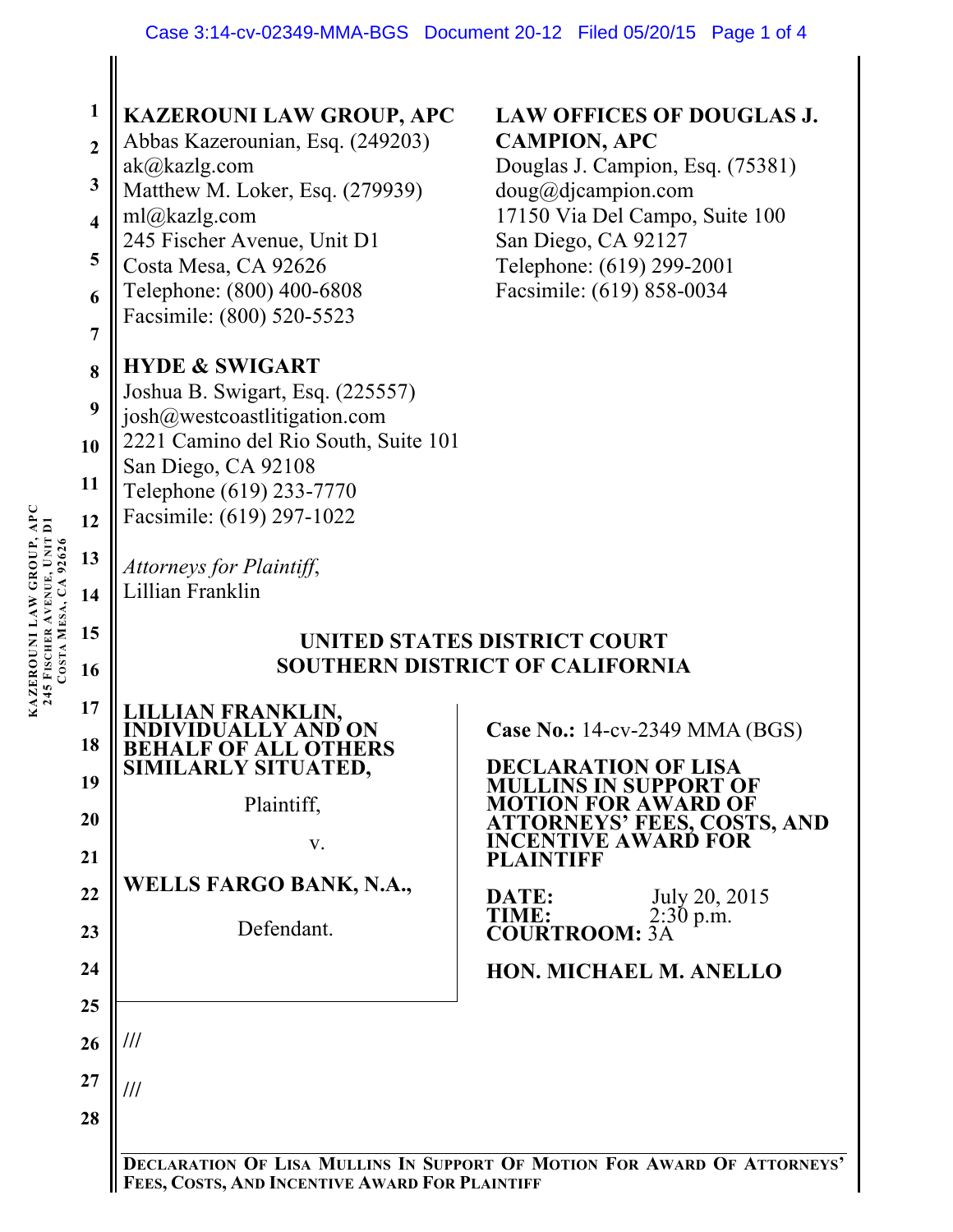I, LISA MULLINS, declare:

I am the President of ILYM Group, Inc. ("ILYM Group") and have 1. been assigned to administer the above-captioned matter. I have personal knowledge of the facts herein, and, if called upon to testify, I could and would testify competently to such facts. I am preparing this declaration at the request of Plaintiffs' counsel to file in support of their request for attorneys' fees and costs, including their request that ILYM Group's costs of notice and claims administration be paid from the Settlement Fund. This declaration is to apprise the Court of that intent.

Because the claims period deadline of June 9, 2015 has not yet 2. passed, and the deadline of June 19, 2015 for opting out or objecting has also not yet passed, I will therefore file a declaration with all the information about the notice, and final number of claims, opt-outs and objections no later than fourteen  $(14)$  prior to the hearing.

ILYM group has extensive experience in providing notice of Class 3. Actions and administering Class Action Settlements.

ILYM Group's responsibilities are outlined in the Settlement  $\overline{4}$ . Agreement in this matter.

18 We received the class data files from Defendants, which contained a 5. total of 4,076,207 telephone numbers ("Class List") and 3,666,588 names and 19 addresses ("Notice List) (see Settlement Agreement, Section 10.03). 20

The data files of names and addresses and cellphone numbers was 21 6. uploaded to our database and checked for duplicates and other possible 22 discrepancies. The final mailing list contained 3,666,588 names and addresses 23 from the Notice List and all had a cellphone telephone number linked to them. 24

However, there were a number of cellphone numbers in the "Class" 7. 25 List" in addition to those in the "Notice List", representing persons that received 26 calls intended for Wells Fargo's customers but are not identified by name within 27 Wells Fargo's records and, hence, were not be within the Notice Database and 28

 $\mathbf{1}$ 

 $\mathbf{2}$ 

3

 $\overline{4}$ 

5

6

 $\overline{7}$ 

8

 $\boldsymbol{9}$ 

10

11

12

13

14

15

16

17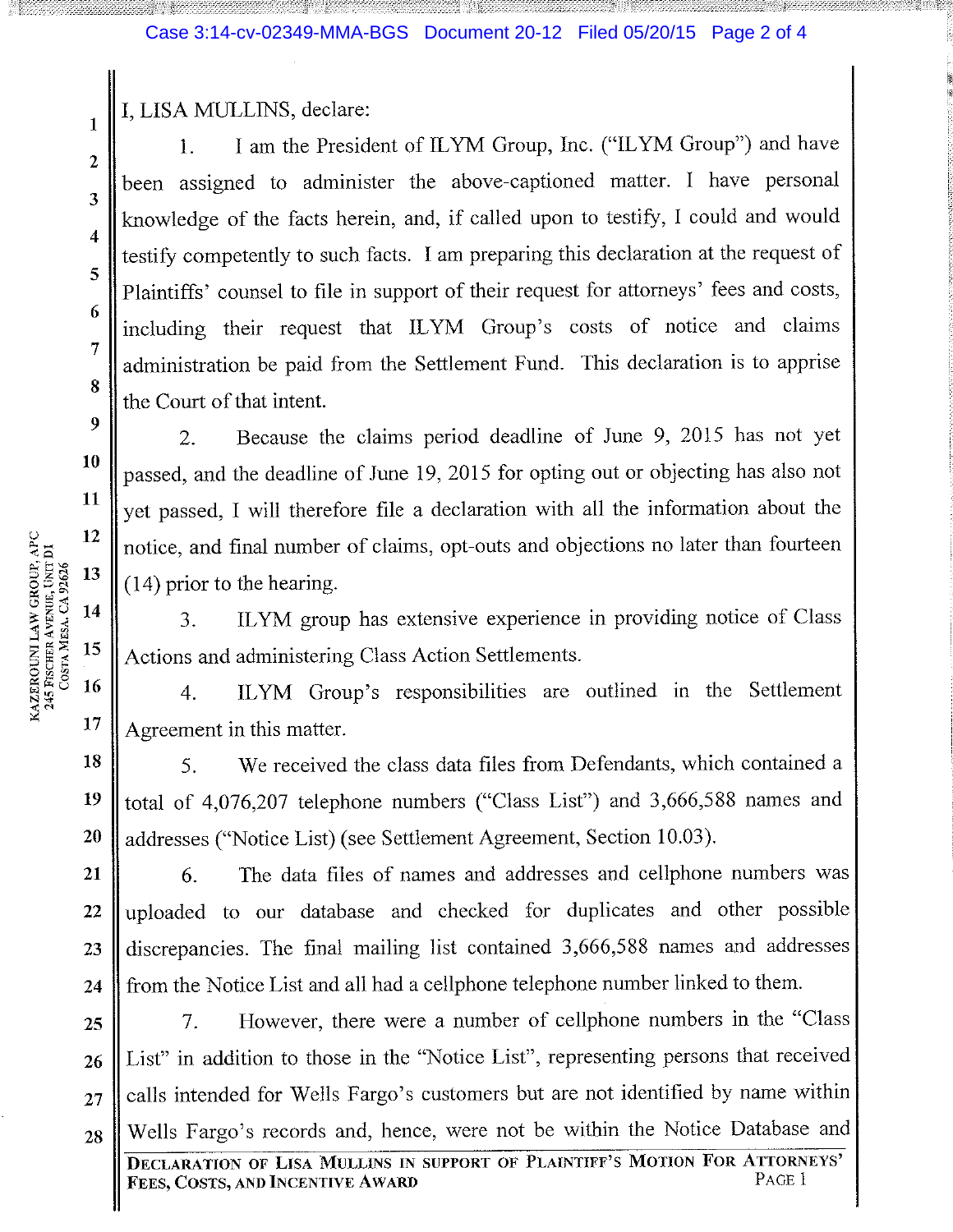## Case 3:14-cv-02349-MMA-BGS Document 20-12 Filed 05/20/15 Page 3 of 4

Class List, and therefore will have likely learned of the Settlement by publication and / or internet notice. See Settlement Agreement, Section 10.03. Those persons can make a claim even if they are not on the Notice List by advising us of their cellphone number on which they think they may have been called. We then compare that number to the numbers on the Class List, and if their cellphone number is on the Class List, they can then file a claim.

The approximate total class size is 4,076,207, which is comprised of 8. the 3,666,588 included in the Notice List and the 409,619 additional cellphone numbers in the Class List mentioned above.

On March 11, 2015, ILYM Group mailed notice to 3,666,588 Class 9. members in the form of a postcard-type notice approved by the Court.

As of May 19, 2015, ILYM has received 103,867 claims in this 10. matter.

As of May 19, 2015, ILYM Group has received thirty-three (33) opt-11. out requests.

As of May 19, 2015, ILYM Group has received zero (0) objections to  $12.$ settlement.

Our initial administration estimate for this case was \$2,987,795.18. 13. Memo of Ps & As for Preliminary Approval, ECF 5-1 at 5.

As of May 19, 2015, ILYM Group has incurred \$2,523,401.40 in 19 14. administration costs for this matter. Our costs to date are of course tenative, since 20 the claims period is not over, the number of claims is not known and we can not 21 predict our future costs associated with the administration of this case. Therefore, 22 we will be submitting a finalized costs declaration prior to the Final fairness 23 Hearing contining what we expect our final costs will be. We are requesting that 24 the Court allow the costs related to the notice and claims administration to be paid 25 from the Settlement amount upon Final Approval. 26

27

28

As of this date, we have complied with all requirments set forth in the 15. Settlement Agreement.

**DECLARATION OF LISA MULLINS IN SUPPORT OF PLAINTIFF'S MOTION FOR ATTORNEYS'** PAGE<sub>2</sub> Fees, Costs, and Incentive Award

 $\mathbf{1}$ 

 $\overline{2}$ 

 $\overline{\mathbf{3}}$ 

4

5

6

7

8

9

10

11

13

14

15

16

17

18